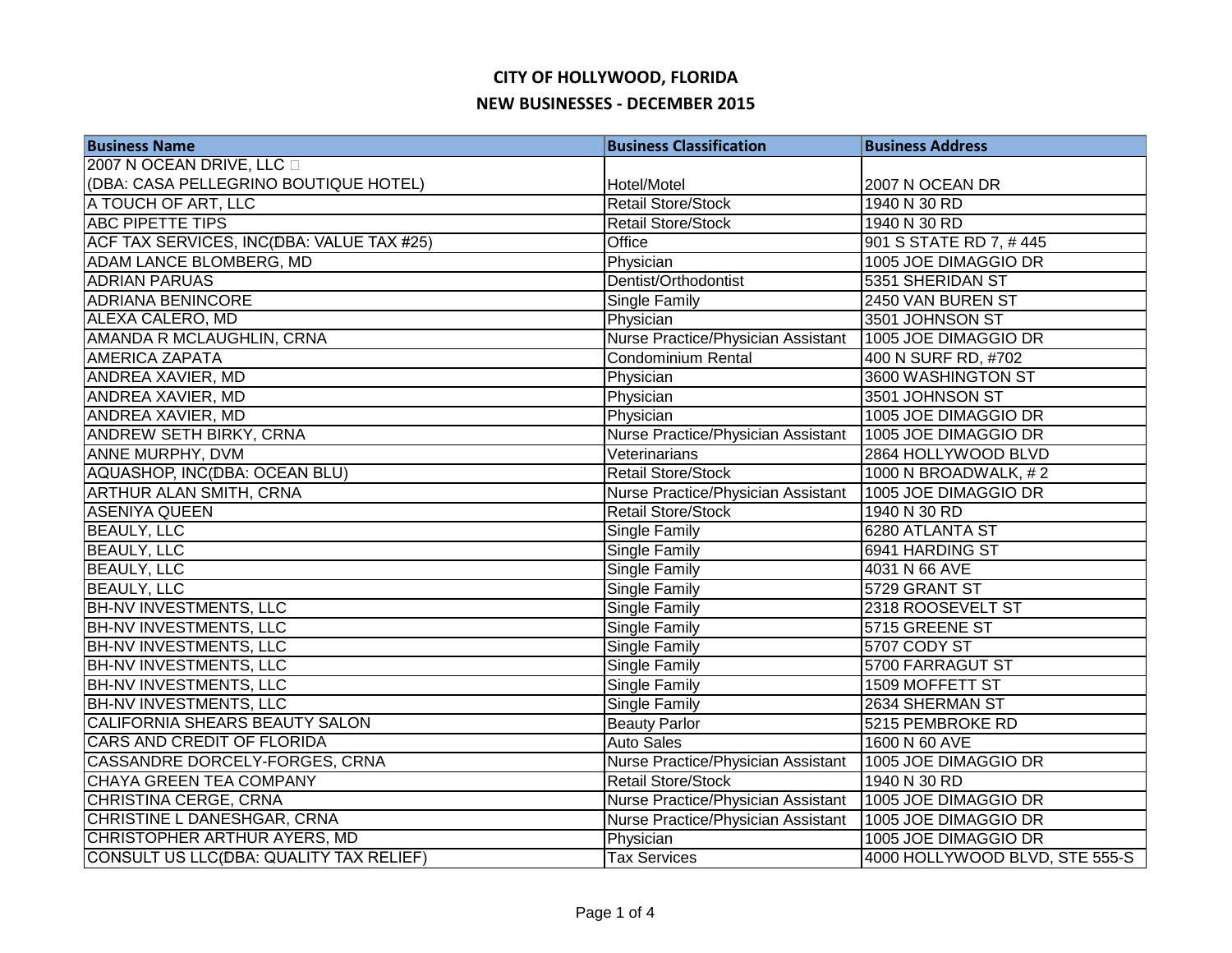| <b>Business Name</b>                                   | <b>Business Classification</b>     | <b>Business Address</b> |
|--------------------------------------------------------|------------------------------------|-------------------------|
| <b>CVT OPERATIONS, LLCD</b>                            |                                    |                         |
| (DBA: COLLEGE HUNKS HAULING JUNK/COLLEGE HUNKS MOVING) | <b>Moving Company</b>              | 2701 HOLLYWOOD BLVD     |
| <b>CYRENE GROTHAUS-DAY, MD</b>                         | Physician                          | 1005 JOE DIMAGGIO DR    |
| DANIEL BRIAN BRADY, CRNA                               | Nurse Practice/Physician Assistant | 1005 JOE DIMAGGIO DR    |
| DANIMAX INC(DBA: CARAVAN GRILL)                        | Restaurant/Bar                     | 1719 E YOUNG CIR        |
| <b>DAVID SHAPIRO, DVM</b>                              | Veterinarians                      | 2864 HOLLYWOOD BLVD     |
| <b>DBAKERS, LLC</b>                                    | Bakery/Deli                        | 1940 N 30 RD            |
| <b>DOUGLAS ZURITA</b>                                  | Physician                          | 2544 N STATE RD 7       |
| DURANGO AND SAA INVESTMENTS                            | <b>Condominium Rental</b>          | 409 N 19 AVE, #1-5A     |
| <b>EBIZELLI ART GALLERY, LLC</b>                       | Art Gallery/Studio                 | 1864 RADIUS DR          |
| ECO DEVELOPMENT OF SOUTH FLORIDA, LLC                  |                                    |                         |
| (DBA: MBA GARAE DOORS SOLUTIONS)                       | Contractor/Specialty               | 2832 STIRLING RD, STE I |
| EL PORTAL MAYA RESTAURANT, INC                         | Restaurant/Bar                     | 6224 JOHNSON ST         |
| ERICA B HOFFMAN, CRNA                                  | Nurse Practice/Physician Assistant | 1005 JOE DIMAGGIO DR    |
| <b>ESTHER URUETA, MD</b>                               | Physician                          | 1005 JOE DIMAGGIO DR    |
| <b>GENESIS REHABILITATION SERVICE</b>                  | Therapist/Occupational             | 3880 S CIRCLE DR        |
| <b>GIANOLA, TRACI</b>                                  | <b>Vacation Rental</b>             | 1004 N 13 TER           |
| <b>GIANOLA, TRACI</b>                                  | <b>Vacation Rental</b>             | 911 N 13 AVE            |
| <b>GLOBAL POWER TECHNOLOGY, LLC</b>                    | <b>Retail Store/Stock</b>          | 1940 N 30 RD, STE 66    |
| <b>HARBOR FREIGHT TOOLS</b>                            | <b>Retail Store/Stock</b>          | 104 N 28 AVE            |
| HOLLYWOOD MOTOR SALES, INC                             | <b>Auto Sales</b>                  | 1010 N STATE ROAD 7     |
| <b>ILEANA CINKILIC, CRNA</b>                           | Nurse Practice/Physician Assistant | 1005 JOE DIMAGGIO DR    |
| <b>INTERNITCO USA, LLC</b>                             | Wholesale Merchandise              | 5940 PLUNKETT ST, STE A |
| <b>JACK MONCARSZ</b>                                   | <b>Condominium Rental</b>          | 901 HILLCREST DR, #608  |
| JAMES D DEE, DVM                                       | Veterinarians                      | 2864 HOLLYWOOD BLVD     |
| <b>JAMES HARRINGTON, DVM</b>                           | Veterinarians                      | 2864 HOLLYWOOD BLVD     |
| <b>JAMES THOMAS LIESER, CRNA</b>                       | Nurse Practice/Physician Assistant | 1005 JOE DIMAGGIO DR    |
| <b>JASON PAUL CORMIER, CRNA</b>                        | Nurse Practice/Physician Assistant | 1005 JOE DIMAGGIO DR    |
| JEROME ALAN FELDMAN, MD                                | Physician                          | 1005 JOE DIMAGGIO DR    |
| <b>JESSICA DUHON, DVM</b>                              | Veterinarians                      | 2864 HOLLYWOOD BLVD     |
| JESSICA LUKENS, DVM                                    | Veterinarians                      | 2864 HOLLYWOOD BLVD     |
| JODI HEIM, DVM                                         | Veterinarians                      | 2864 HOLLYWOOD BLVD     |
| <b>JOEL KENNEDY</b>                                    |                                    |                         |
| (DBA: BEYOND CLEAN FLOORING)                           | Carpet Cleaning/Installation       | 425 S 28 AVE            |
| JON DEE, DVM                                           | Veterinarians                      | 2864 HOLLYWOOD BLVD     |
| JONATHAN PAPPAS, AA                                    | Nurse Practice/Physician Assistant | 1005 JOE DIMAGGIO DR    |
| <b>KANCHAN MISHRA, MD</b>                              | Physician                          | 3501 JOHNSON ST         |
| KARIM HASSAN ABOUELENIN, MD                            | Physician                          | 1005 JOE DIMAGGIO DR    |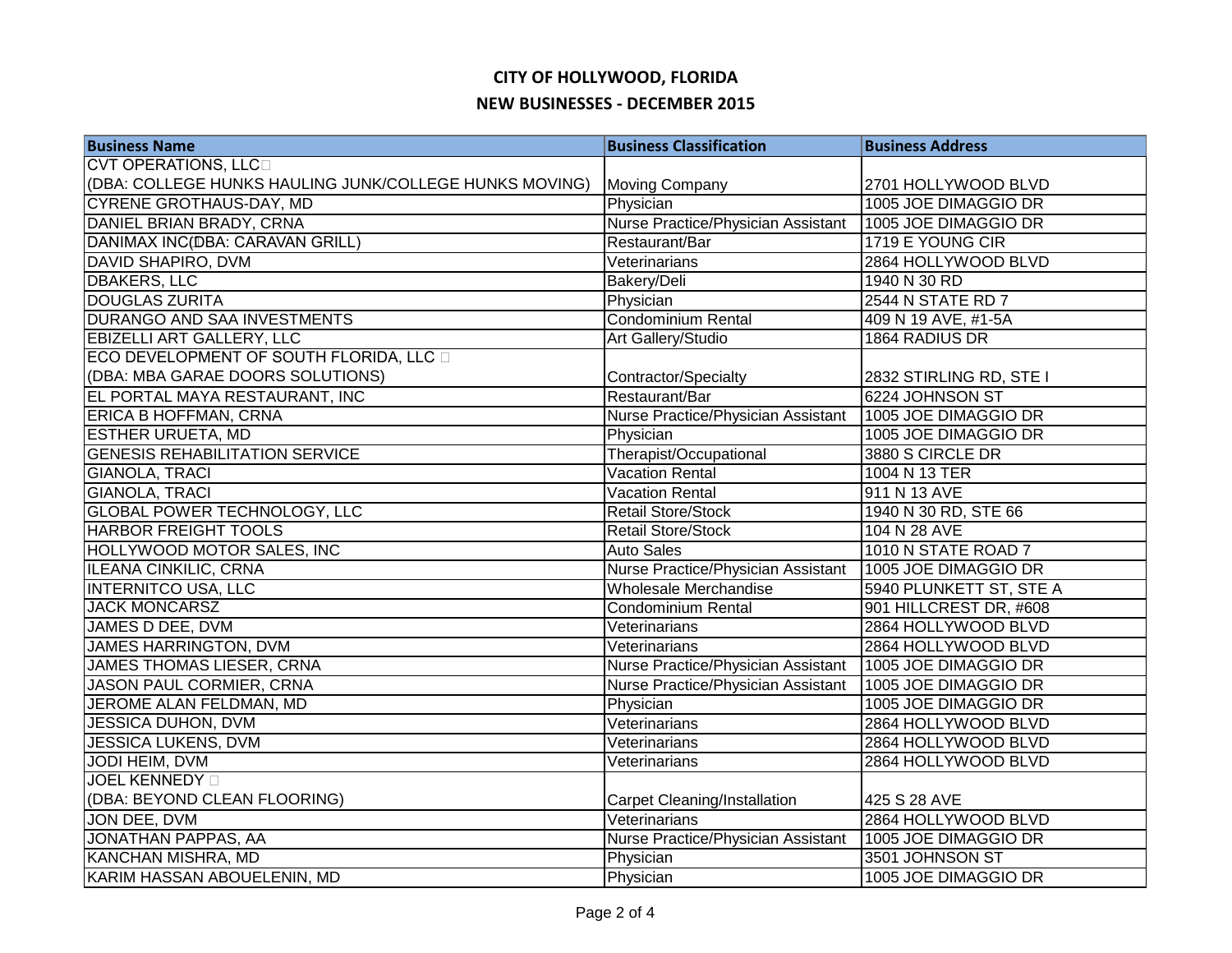| <b>Business Name</b>                 | <b>Business Classification</b>     | <b>Business Address</b>      |
|--------------------------------------|------------------------------------|------------------------------|
| <b>KEREN ENTERPRISES, LLC</b>        | <b>Duplex</b>                      | 6031 GARFIELD ST             |
| <b>KEREN ENTERPRISES, LLC</b>        | <b>Duplex</b>                      | 6027 GARFIELD ST             |
| <b>KEREN ENTERPRISES, LLC</b>        | <b>Duplex</b>                      | 6023 GARFIELD ST             |
| KERI-ANN ELETHIA ELLIOTT, CRNA       | Nurse Practice/Physician Assistant | 1005 JOE DIMAGGIO DR         |
| <b>KRISTEN L HERRERA, CRNA</b>       | Nurse Practice/Physician Assistant | 1005 JOE DIMAGGIO DR         |
| KRISTI KAY SAVAGE, CRNA              | Nurse Practice/Physician Assistant | 1005 JOE DIMAGGIO DR         |
| LACRAMIOARA PIRVAN, CRNA             | Nurse Practice/Physician Assistant | 1005 JOE DIMAGGIO DR         |
| LARRY DEE, DVM                       | Veterinarians                      | 2864 HOLLYWOOD BLVD          |
| LEONARDO & SHIRLEY SCHVARTZMAN       | Single Family                      | 956 N HARBOR VIEW N          |
| <b>LIVING EARTH REMODELERS, INC</b>  | Contractor/General                 | 2208 N 20 AVE                |
| LYNN GAMBINO                         | Attorney                           | 3440 Hollywood Blvd, STE 200 |
| M.D. STEWART & ASSOCIATES, INC       | Office                             | 1830 RADIUS DR, #402         |
| <b>MANHATTAN BARBER SHOP SALON</b>   | <b>Barber Shop</b>                 | 4313 HOLLYWOOD BLVD          |
| <b>MARIANNE CESAROTTI, NNP</b>       | Nurse Practice/Physician Assistant | 3501 JOHNSON ST              |
| MARTHA MARIA POLIZZI, CRNA           | Nurse Practice/Physician Assistant | 1005 JOE DIMAGGIO DR         |
| <b>MARY EZEM, CRNA</b>               | Nurse Practice/Physician Assistant | 1005 JOE DIMAGGIO DR         |
| <b>MAUREEN PAZOS</b>                 | Single Family                      | 7481 SIMMS ST                |
| MICHAEL BRIAN BLACK, MD              | Physician                          | 1005 JOE DIMAGGIO DR         |
| <b>MICHAEL WHITE</b>                 | Chiropractor/Chiropodist           | 5701 HOLLYWOOD BLVD, STE F   |
| <b>MICHELE A DAVIS, CRNA</b>         | Nurse Practice/Physician Assistant | 1005 JOE DIMAGGIO DR         |
| <b>MIRIAM CHAN, MD</b>               | Physician                          | 1005 JOE DIMAGGIO DR         |
| <b>MITCHELL E STERN, MD</b>          | Physician                          | 3501 JOHNSON ST              |
| <b>NEAL MITCHELL BODNER, MD</b>      | Physician                          | 1005 JOE DIMAGGIO DR         |
| <b>NEETA SINGH, ARNP</b>             | Nurse Practice/Physician Assistant | 3501 JOHNSON ST              |
| NEW GENERATION TAX PROFESSIONAL, INC | <b>Tax Services</b>                | 3440 HOLLYWOOD BLVD #415     |
| $NF$ , INC $\square$                 |                                    |                              |
| (DBA: SOUTH PARK MARATHON)           | Gas/Convenience Store              | 3325 PEMBROKE RD             |
| <b>NICOLE PATTERSON, DVM</b>         | Veterinarians                      | 2864 HOLLYWOOD BLVD          |
| NORMAN ALAN SHEPPLE, CRNA            | Nurse Practice/Physician Assistant | 1005 JOE DIMAGGIO DR         |
| OMAR AWAN, MD                        | Physician                          | 1005 JOE DIMAGGIO DR         |
| PATRICIA STEIN, CRNA                 | Nurse Practice/Physician Assistant | 1005 JOE DIMAGGIO DR         |
| <b>PATRIOT ASSOCIATES, LLC</b>       |                                    |                              |
| (DBA: RENT 1 SALE 1 PP/HW)           | <b>Broker/Real Estate</b>          | 3635 HOLLYWOOD BLVD          |
| PAUL ALABASTER, ARNP                 | Nurse Practice/Physician Assistant | 3501 JOHNSON ST              |
| PAUL ALABASTER, ARNP                 | Nurse Practice/Physician Assistant | 1005 JOE DIMAGGIO DR         |
| PEGGY & MIKE DUCHENEY                | Vacation Rental                    | 1413 LEE ST                  |
| POTATO POTATO TRUCK CORP             | Small Vendor/Mobile                |                              |